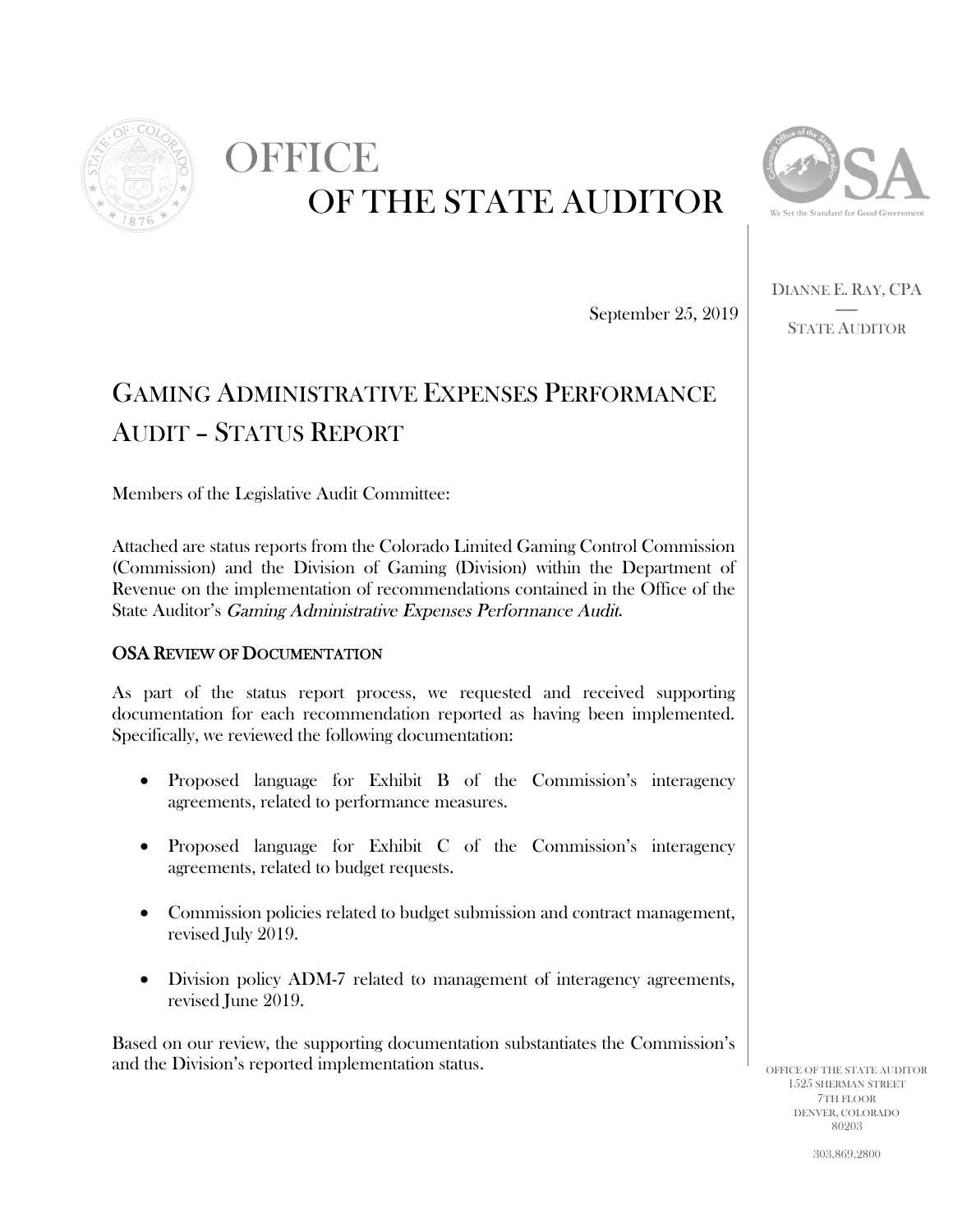September 13, 2019

Dianne E. Ray, CPA State Auditor Colorado Office of the State Auditor 1525 Sherman St., 7<sup>th</sup> Floor Denver, CO 80203

Dear Auditor Ray:

In response to your request, we have prepared the attached status report on the implementation status of audit recommendations contained in the Gaming Administrative Expenses Performance Audit. The report provides a brief explanation of the actions taken by the Colorado Limited Gaming Control Commission to implement each recommendation.

In the past 45 days, our Commission and Division leadership has changed drastically. I have been elected the new Chair of the CLGCC and we also have two new Commissioners. The Division also experienced a change in leadership, with Dan Hartman being named as the new Director. Due to these circumstances, we have adjusted some of the implementation dates. We are working diligently to move forward with the implementation of the audit recommendations.

If you have any questions about this status report and the Gaming Commission's efforts to implement the audit recommendations, please contact Dan Hartman at 303-205-1335 or dan.hartman@state.co.us.

Sincerely,

Lori Albert, Chair Colorado Limited Gaming Control Commission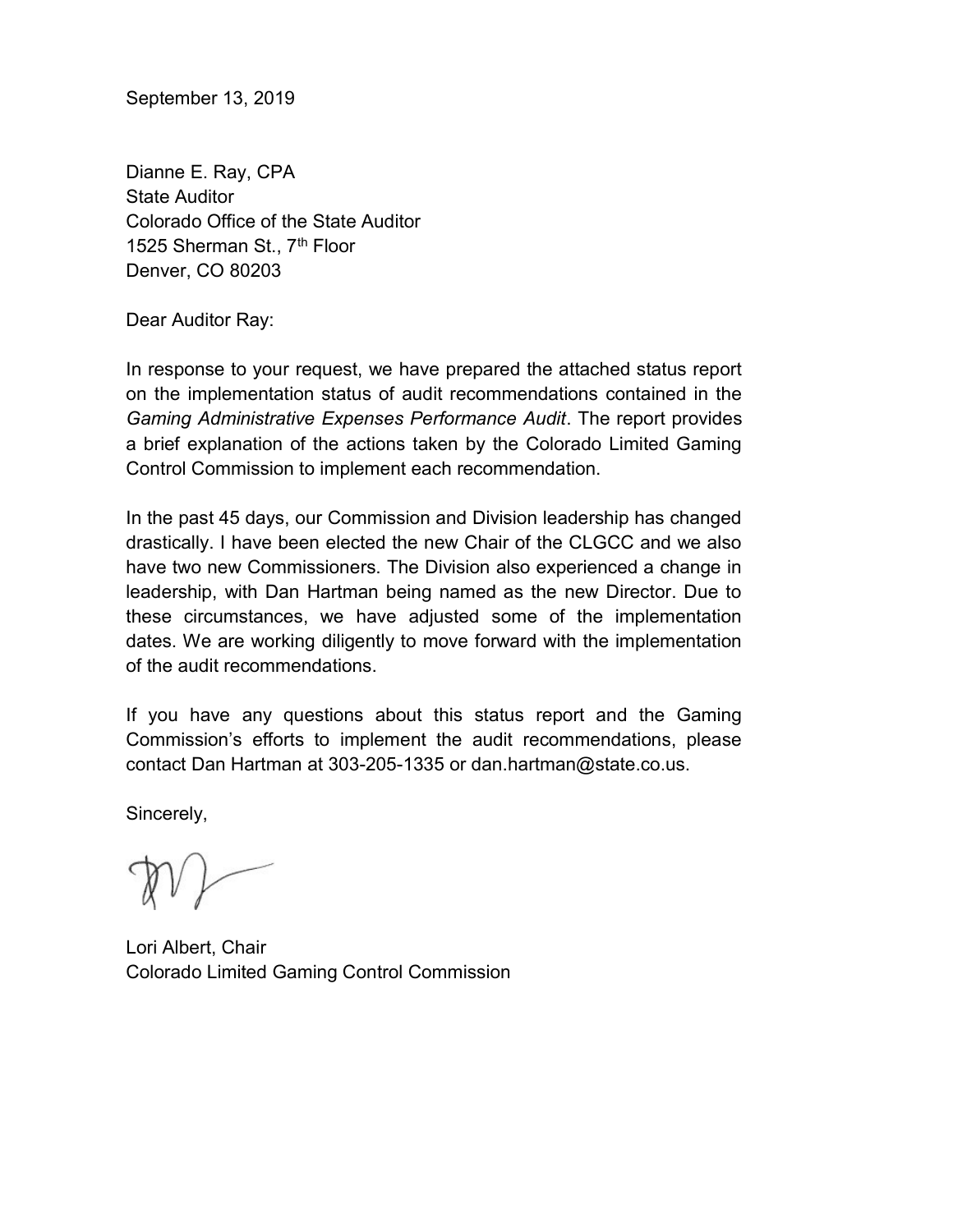## AUDIT RECOMMENDATION STATUS REPORT

| <b>AUDIT NAME</b>     | <b>Gaming Administrative Expenses</b>      |
|-----------------------|--------------------------------------------|
| <b>AUDIT NUMBER</b>   | 1755P                                      |
| <b>AGENCY</b>         | Colorado Limited Gaming Control Commission |
| DATE OF STATUS REPORT | September 13, 2019                         |

#### SECTION I: SUMMARY

| REC.<br><b>NUMBER</b> | AGENCY'S<br><b>RESPONSE</b> | ORIGINAL<br><b>IMPLEMENTATION</b><br><b>DATE</b> | <b>CURRENT</b><br><b>IMPLEMENTATION</b><br><b>STATUS</b> | <b>CURRENT</b><br><b>IMPLEMENTATION</b><br><b>DATE</b> |
|-----------------------|-----------------------------|--------------------------------------------------|----------------------------------------------------------|--------------------------------------------------------|
| 1A                    | Agree                       | <b>July 2018</b>                                 | <b>Partially Implemented</b>                             | December 2019                                          |
| 1B                    | Agree                       | April 2019                                       | Partially Implemented                                    | December 2019                                          |
| 1 <sup>C</sup>        | Agree                       | April 2019                                       | Partially Implemented                                    | December 2019                                          |
| 1D                    | Agree                       | April 2019                                       | Partially Implemented                                    | December 2019                                          |
| 1E                    | Agree                       | May 2018                                         | Implemented                                              | <b>July 2019</b>                                       |
| 2A                    | Agree                       | May 2018                                         | Implemented                                              | <b>July 2019</b>                                       |
| 2B                    | Agree                       | <b>July 2018</b>                                 | Implemented                                              | June 2019                                              |

## SECTION II: NARRATIVE DETAIL

#### RECOMMENDATION 1A

The Colorado Limited Gaming Control Commission (Commission) should strengthen its budgeting for and establishment of agreements with other state agencies for gaming administration by:

A Implementing a requirement for agencies to align their budget requests submitted to the Commission with those submitted to the Joint Budget Committee (JBC) and provide supporting documentation, in accordance with the Commission's rule that there should be coordination between an agency's state budget request, as submitted to the JBC, and a budget request submitted to the Commission.

| <b>CURRENT</b>        | Partially Implemented | <b>CURRENT</b>        | December 2019 |
|-----------------------|-----------------------|-----------------------|---------------|
| <b>IMPLEMENTATION</b> |                       | <b>IMPLEMENTATION</b> |               |
| <b>STATUS</b>         |                       | DATE                  |               |
| A CEMCV LIDDATE       |                       |                       |               |

AGENCY UPDATE

Proposed amendments to the Inter-Governmental Agreements (IGAs) with the agencies are currently being finalized and will include Exhibit C - Budget Narrative Requirements; Item #4 "Per Commission policy, there should be coordination between an agency's state budget request, as submitted to the JBC, and a budget request submitted to the Commission. Reconcile the agency's budget request to the amounts submitted for the Joint Budget Committee and Long Bill, providing support for the reconciliation. Any differences must be clearly documented and justified" under Budget Preparation. Pending approval by the Limited Gaming Control Commission at the November 2019 Commission meeting.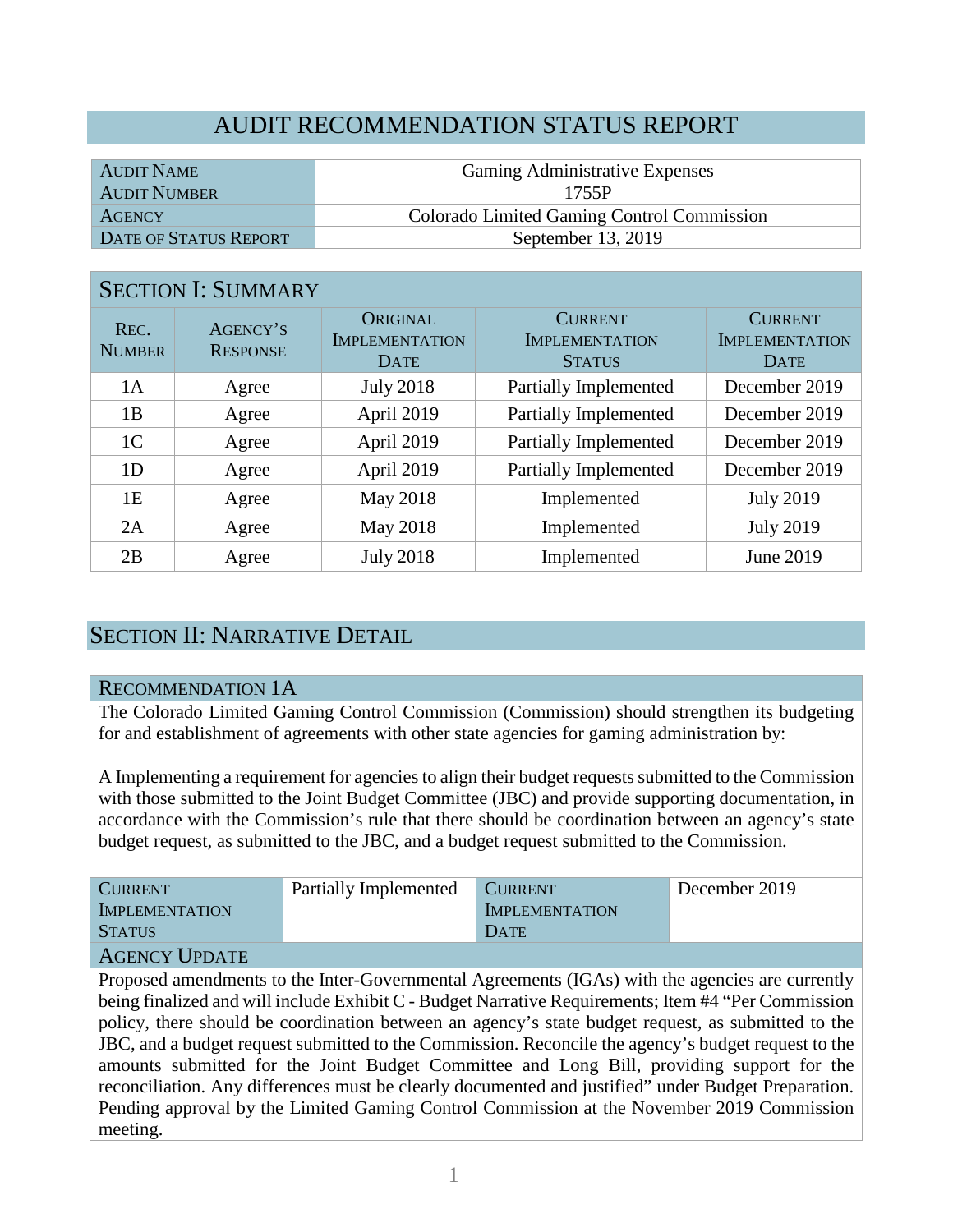#### RECOMMENDATION 1B

The Colorado Limited Gaming Control Commission (Commission) should strengthen its budgeting for and establishment of agreements with other state agencies for gaming administration by:

B Implementing a process for the Commission to consider other sources of funding as part of the budget request in accordance with its rule specifying that in determining whether to fund any service the Commission shall consider the agency's ability to secure funding from other sources including the General Assembly.

| <b>CURRENT</b>                      | Partially Implemented | <b>CURRENT</b>        | December 2019 |  |
|-------------------------------------|-----------------------|-----------------------|---------------|--|
| <b>IMPLEMENTATION</b>               |                       | <b>IMPLEMENTATION</b> |               |  |
| <b>STATUS</b>                       |                       | DATE                  |               |  |
| $\lambda$ any $\alpha$ if $\lambda$ |                       |                       |               |  |

#### AGENCY UPDATE

Proposed amendments to the IGAs with the agencies are currently being finalized to include exhibit C – Budget Narrative Requirements; Item #5 "Identify all other available sources of funding and describe the agency's efforts to secure funding from those sources, including the General Fund" under Budget Preparation. Pending approval by the Limited Gaming Control Commission at the November 2019 Commission meeting.

#### RECOMMENDATION 1C

The Colorado Limited Gaming Control Commission (Commission) should strengthen its budgeting for and establishment of agreements with other state agencies for gaming administration by:

C Enforcing requirements for agencies to provide projections of the activities they will perform for requested funding as stipulated in the interagency agreements.

| <b>CURRENT</b>        | Partially Implemented | CURRENT               | December 2019 |
|-----------------------|-----------------------|-----------------------|---------------|
| <b>IMPLEMENTATION</b> |                       | <b>IMPLEMENTATION</b> |               |
| <b>STATUS</b>         |                       | DATE                  |               |
| <b>AGENCY UPDATE</b>  |                       |                       |               |

Proposed amendments to the IGAs with the agencies are currently being finalized. To include Exhibit B – Performance Measures. These projections of activities were developed by each respective agency. Pending approval by the Limited Gaming Control Commission at the October or November 2019 Commission meeting.

#### RECOMMENDATION 1D

The Colorado Limited Gaming Control Commission (Commission) should strengthen its budgeting for and establishment of agreements with other state agencies for gaming administration by:

D Ensuring that agreements include specific descriptions of services and measures of performance under the agreement in accordance with the Commission rule requiring that the interagency agreements list the specific duties to be performed and with State Controller policy requiring agreements to describe the services to be performed and the performance standards to be met through the agreement.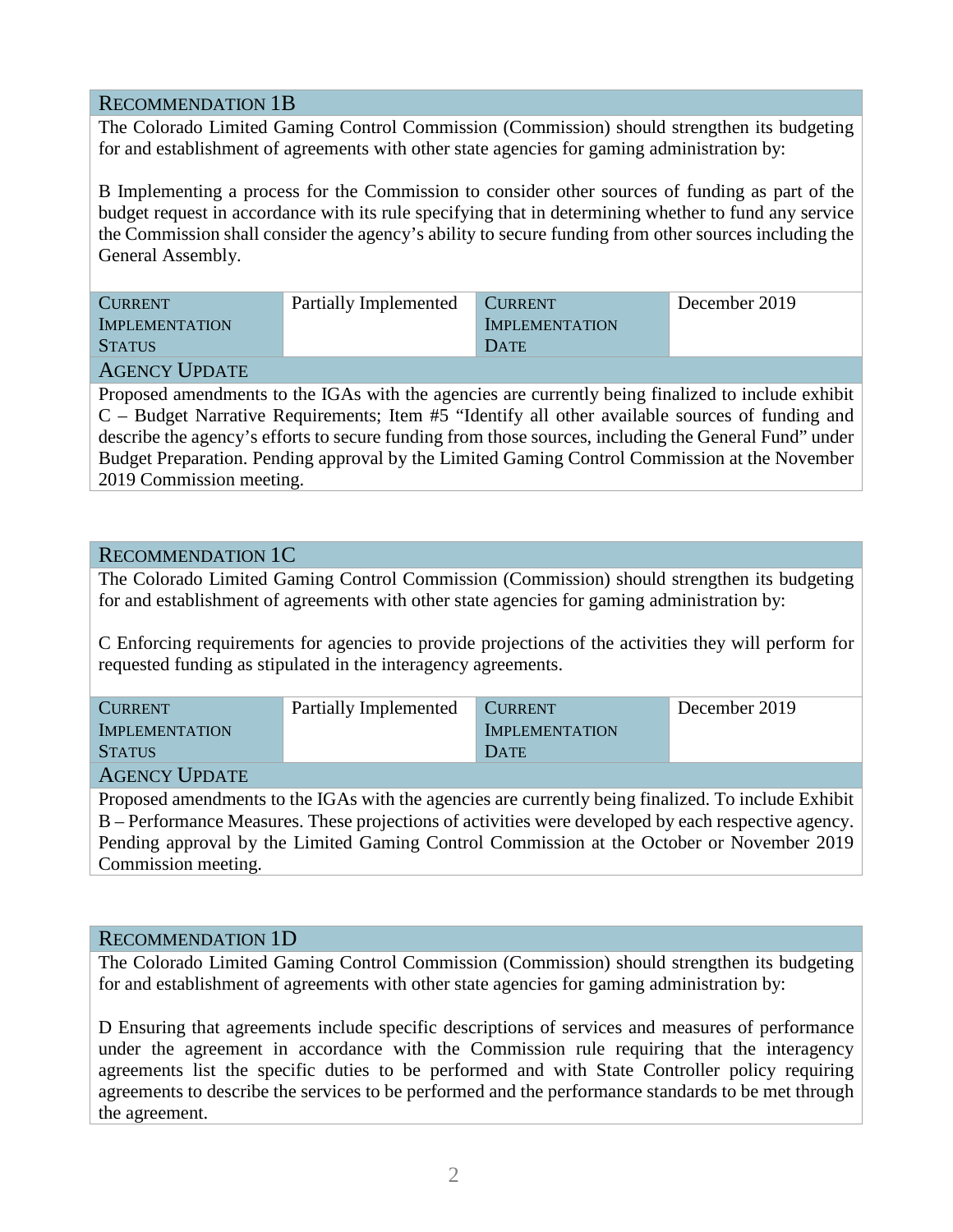| <b>CURRENT</b>        | Partially Implemented | <b>CURRENT</b>        | December 2019 |
|-----------------------|-----------------------|-----------------------|---------------|
| <b>IMPLEMENTATION</b> |                       | <b>IMPLEMENTATION</b> |               |
| <b>STATUS</b>         |                       | DATE                  |               |
| <b>AGENCY UPDATE</b>  |                       |                       |               |
|                       |                       |                       |               |

Proposed amendments to the IGAs with the agencies are currently being finalized – To include Exhibit B – Performance Measures. The agreements will include a description of services pending approval by the Limited Gaming Control Commission at the November 2019 Commission meeting.

#### RECOMMENDATION 1E

The Colorado Limited Gaming Control Commission (Commission) should strengthen its budgeting for and establishment of agreements with other state agencies for gaming administration by:

E Implementing controls to ensure that agreements are amended when expectations change in accordance with the State Fiscal Rule requirement that any modifications to written agreements be documented in formal written amendments.

| <b>CURRENT</b>        | Implemented | <b>CURRENT</b>        | <b>July 2019</b> |  |
|-----------------------|-------------|-----------------------|------------------|--|
| <b>IMPLEMENTATION</b> |             | <b>IMPLEMENTATION</b> |                  |  |
| <b>STATUS</b>         |             | DATE                  |                  |  |
|                       |             |                       |                  |  |

#### AGENCY UPDATE

The Division has updated its internal policy, ADM-7 Management of Interagency Agreements with State Agencies, which has been amended to include controls for ensuring contract modifications are documented in formal written amendments. Commission Policy 96-01 has been revised to be consistent with Division Policy ADM-7 making the Gaming Division Director the contract manager for the IGAs. This Commission policy 96-01 was approved by the Commission at the July Commission meeting.

#### RECOMMENDATION 2A

The Colorado Limited Gaming Control Commission (Commission) and Division of Gaming (Division) should improve monitoring of the interagency agreements for compliance by:

A Assigning a staff member to serve as the contract manager who is responsible for reviewing reports from the agencies, enforcing compliance with the agreements, and approving payments.

| <b>CURRENT</b>                         | Implemented | <b>CURRENT</b>        | <b>July 2019</b> |  |
|----------------------------------------|-------------|-----------------------|------------------|--|
| <b>IMPLEMENTATION</b>                  |             | <b>IMPLEMENTATION</b> |                  |  |
| <b>STATUS</b>                          |             | DATE                  |                  |  |
| $\lambda$ any $\lambda$ is $\lambda$ . |             |                       |                  |  |

#### AGENCY UPDATE

The Division has updated its internal policy, ADM-7 Management of Interagency Agreements with State Agencies, to, in part, designate a Contract Manager and outline its responsibilities. Commission Policy 96-01 has been revised to be consistent with Division Policy ADM-7 making the Gaming Division Director the contract manager for the IGAs. This policy was approved by the Commission at the July Commission meeting.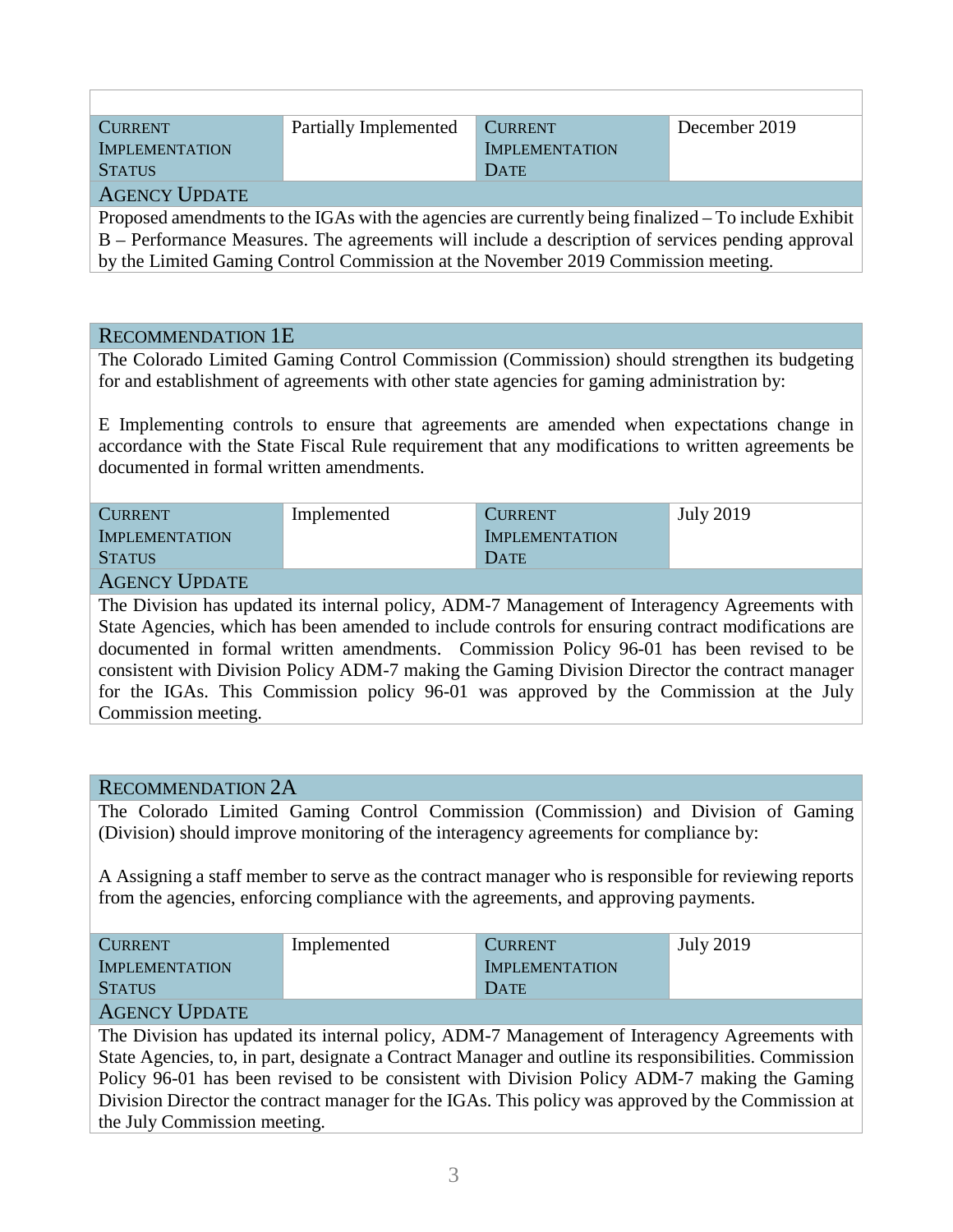#### RECOMMENDATION 2B

The Colorado Limited Gaming Control Commission (Commission) and Division of Gaming (Division) should improve monitoring of the interagency agreements for compliance by:

B Developing written policies and procedures that explain how staff should report to the Commission regarding their monitoring efforts.

| <b>CURRENT</b>        | Implemented | <b>CURRENT</b>        | June 2019 |
|-----------------------|-------------|-----------------------|-----------|
| <b>IMPLEMENTATION</b> |             | <b>IMPLEMENTATION</b> |           |
| <b>STATUS</b>         |             | DATE                  |           |
| <b>AGENCY UPDATE</b>  |             |                       |           |

The Division has updated its internal policy, ADM-7 Management of Interagency Agreements with State Agencies, to, in part; outline the process for reporting contract monitoring efforts and outcomes to the Commission.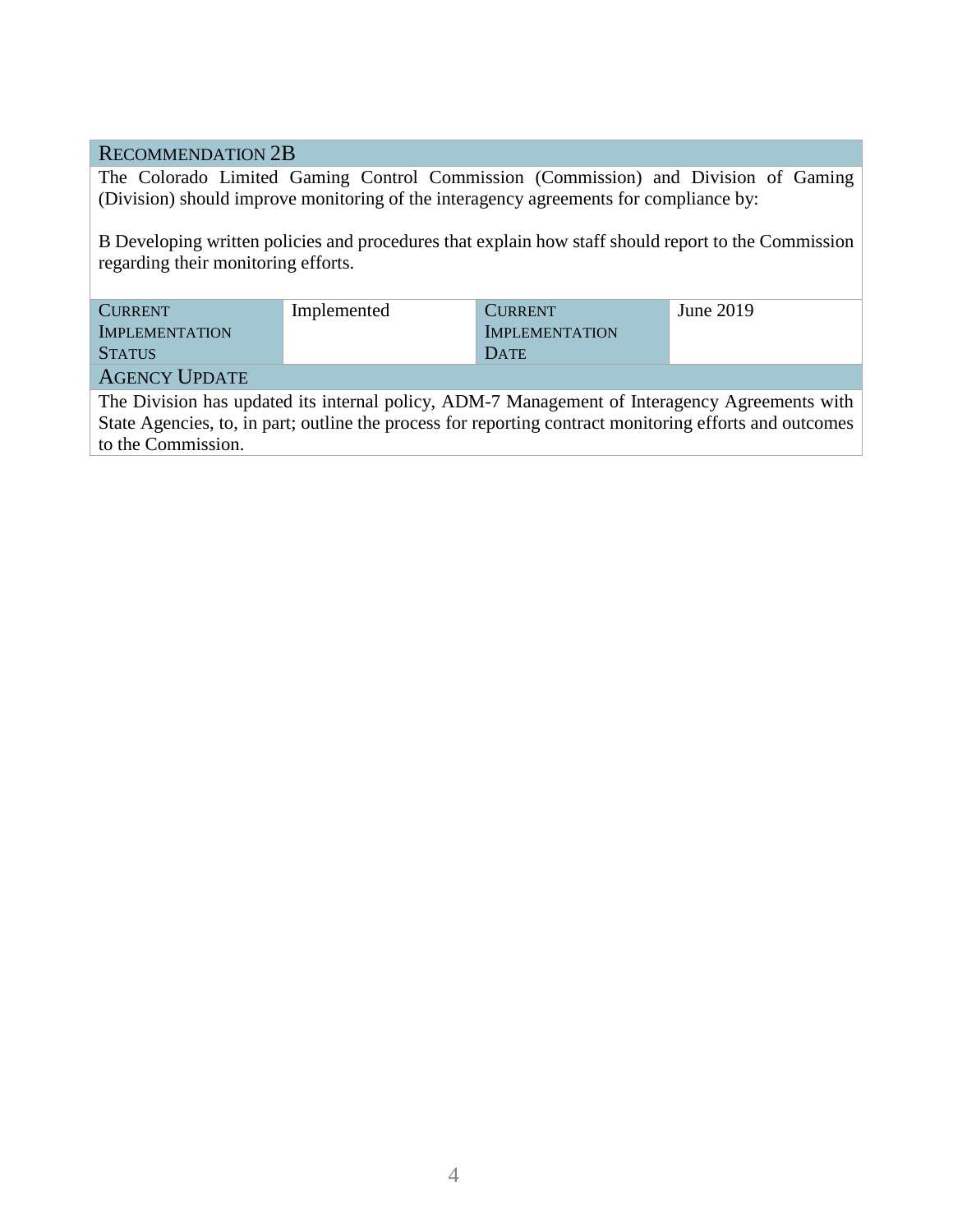

COLORADO

**Department of Revenue** Enforcement Division - Gaming

17301 West Colfax Avenue, Suite 135 Golden, CO 80401

September 13, 2019

Dianne E. Ray, CPA **State Auditor** Colorado Office of the State Auditor 1525 Sherman St., 7th Floor Denver, CO 80203

Dear Auditor Ray:

In response to your request, we have prepared the attached status report on the implementation status of audit recommendations contained in the Gaming Administrative Expenses Performance Audit. The report provides a brief explanation of the actions taken by the Division of Gaming, Department of Revenue, to implement each recommendation.

In the past 45 days, our Commission and Division leadership has changed drastically. I have been selected as the Director for the Division of Gaming. We also have a new Chair of the CLGCC, Lori Albert, along with two new Commissioners. Due to these circumstances, we have adjusted some of the implementation dates. We are working diligently to move forward with the implementation of the audit recommendations.

If you have any questions about this status report and the Division of Gaming's efforts to implement the audit recommendations, please contact Dan Hartman at 303-205-1335 or dan hartman@state.co.us.

Sincerely,

Dan Hartman, Director **Division of Gaming**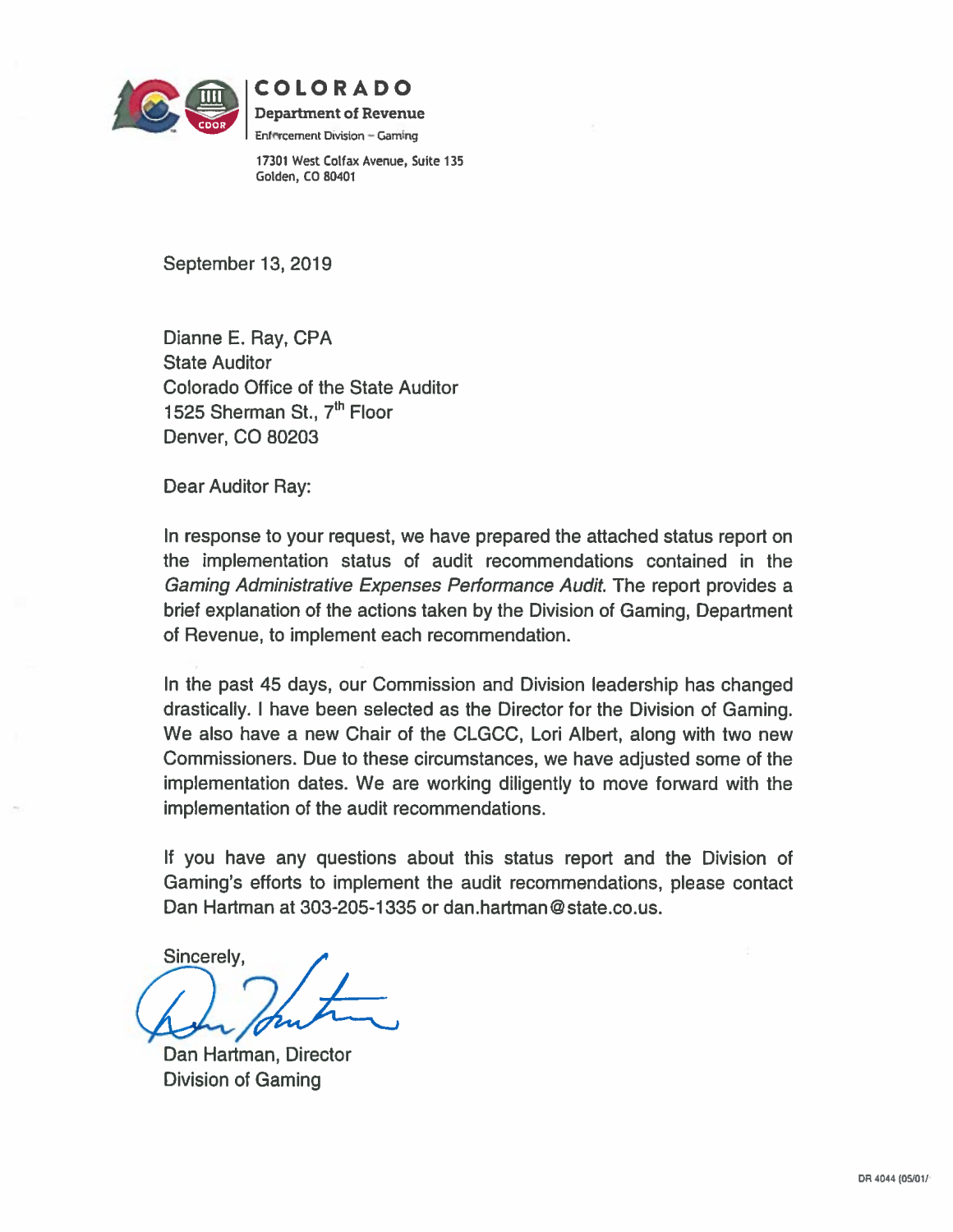## RECOMMENDATION STATUS REPORT

| AUDIT NAME            | <b>Gaming Administrative Expenses</b> |
|-----------------------|---------------------------------------|
| <b>AUDIT NUMBER</b>   | 1755P                                 |
| <b>AGENCY</b>         | Division of Gaming                    |
| DATE OF STATUS REPORT | September $13, 2019$                  |

#### SECTION I: SUMMARY

| REC.<br><b>NUMBER</b> | AGENCY'S<br><b>RESPONSE</b> | ORIGINAL<br><b>IMPLEMENTATION</b><br><b>DATE</b> | <b>CURRENT</b><br><b>IMPLEMENTATION</b><br><b>STATUS</b> | <b>CURRENT</b><br><b>IMPLEMENTATION</b><br><b>DATE</b> |
|-----------------------|-----------------------------|--------------------------------------------------|----------------------------------------------------------|--------------------------------------------------------|
| 2Α                    | Agree                       | May 2018                                         | Implemented                                              | July 2019                                              |
| 2Β                    | Agree                       | <b>July 2018</b>                                 | Implemented                                              | <b>July 2019</b>                                       |

### SECTION II: NARRATIVE DETAIL

#### RECOMMENDATION 2A

The Colorado Limited Gaming Control Commission (Commission) and Division of Gaming (Division) should improve monitoring of the interagency agreements for compliance by:

A Assigning a staff member to serve as the contract manager who is responsible for reviewing reports from the agencies, enforcing compliance with the agreements, and approving payments.

| <b>CURRENT</b>                | Implemented | <b>CURRENT</b>        | <b>July 2019</b> |
|-------------------------------|-------------|-----------------------|------------------|
| <b>IMPLEMENTATION</b>         |             | <b>IMPLEMENTATION</b> |                  |
| <b>STATUS</b>                 |             | DATE                  |                  |
| $\Lambda$ anyove Upp $\mu$ pp |             |                       |                  |

#### AGENCY UPDATE

The Division of Gaming has updated its internal policy, ADM-7 Management of Interagency Agreements with State Agencies, to, in part, designate a Contract Manager and outline its responsibilities and presented recommended changes to Commission policy 96-01. The policy was adopted in July 2019 to note "The Division of Gaming Director or designee, is the designated Contract Manager for all interagency agreements, and shall monitor compliance and approve payment as required by those agreements. If changes to any of the agreements are required, the Director will inform the Commission."

#### RECOMMENDATION 2B

The Colorado Limited Gaming Control Commission (Commission) and Division of Gaming (Division) should improve monitoring of the interagency agreements for compliance by: